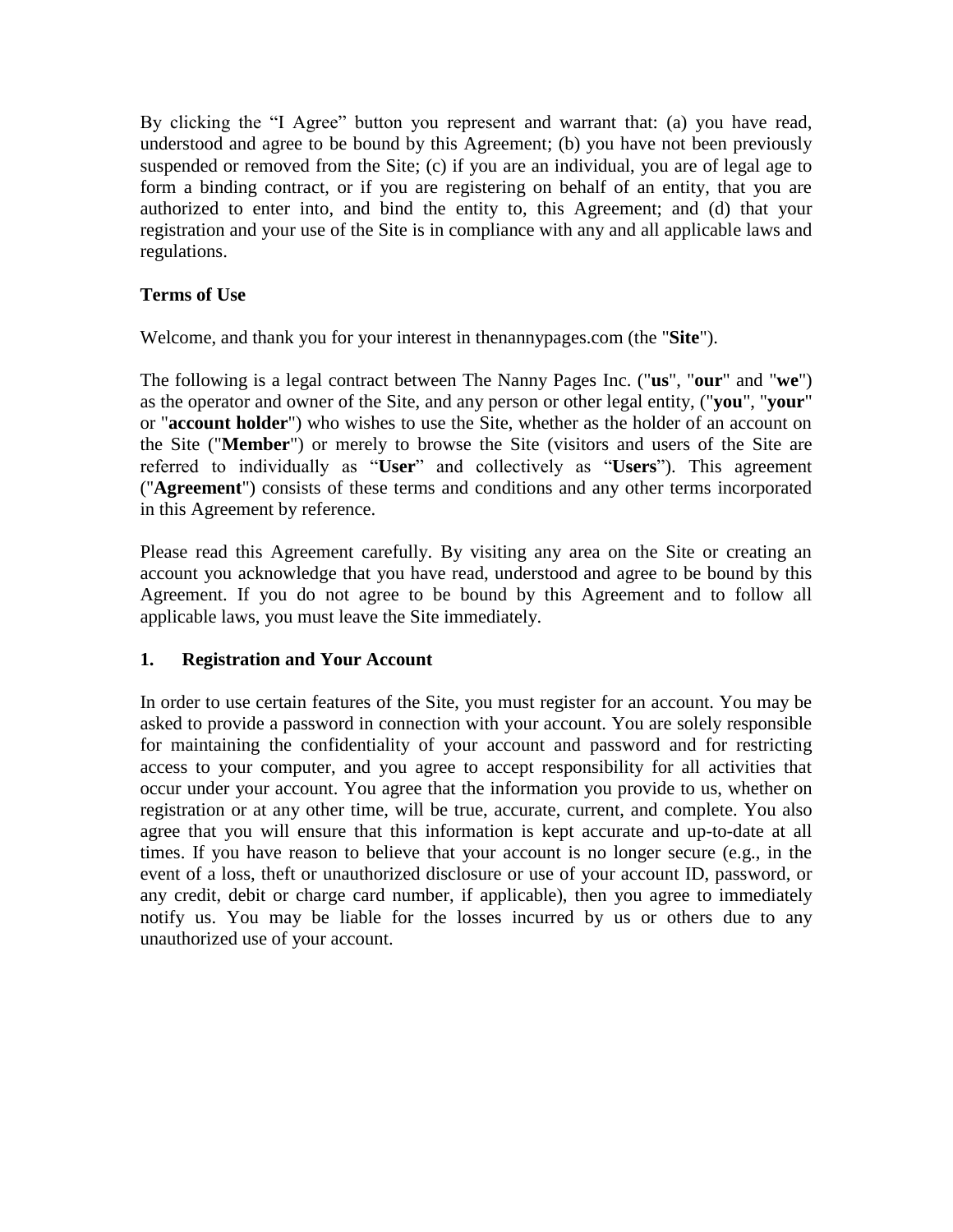#### **2. Limitation of Our Services**

We offer an online forum that among other things enables Job Seekers/Caregivers (individually "**Job Seeker**" and collectively, "**Job Seekers**") to post profiles and interact with individuals/families seeking Job Seekers (individually, "**Family**" and collectively, the "**Families**") for potential employment opportunities.

We do not do any of the following:

- (i) employ any Job Seekers nor are we an employment agency or a recruitment agency for any Job Seeker or Families;
- (ii) provide referral services;
- (iii) charge Job Seekers or Families a fee, a commission or other compensation based on a decision to, or not to, enter into an employment or independent contractor arrangement; or
- (iv) **except as described in these Terms and the Data Policy, we do not verify, review, evaluate, interview, screen, vet or perform background checks on Job Seekers or Families nor do we verify any content posted to the Site by a Job Seeker, Family or others**.

We are not a party to any agreement between a Job Seeker and a Family. Families are the potential employers of Job Seekers and are responsible for compliance with all applicable employment and other laws in connection with any employment relationship they establish (such as applicable employment standards legislation (including minimum wage laws), occupational health and safety legislation, and worker's compensation insurance or benefit programs). We are not an employer of Job Seekers nor are we an employment agency or a recruitment agency for any Job Seeker or Family. Families may seek the services of a Job Seeker through the use of the Site or Services, and Job Seekers may post profiles and submit proposals to Families regarding their services. However, any agreement between a Family and a Job Seeker regarding the provision of services is solely between the Family and the Job Seeker; we are not a party to any such agreement. Any issues concerning the conduct of a Family or Job Seeker including, without limitation, the services received by the Family or payment due to the Job Seeker, must be resolved directly by the Family and the Job Seeker. We will not be held responsible and expressly disclaims any liability whatsoever for any claims, demands or damages direct or indirect of every kind and nature, known and unknown, suspected and unsuspected, disclosed and undisclosed, arising out of or in any way connected with such issues. By using this Site or our Services, you do hereby represent, understand, and expressly agree to indemnify and hold us harmless for any claim or controversy that may arise from any disputes between you and any other user(s) of the Site. We will use our reasonable efforts to monitor Job Seeker and Family profiles, comments, and general usage of the Site and suspend privileges to any Family or Job Seeker not adhering to the Policies. You agree to take reasonable precautions in all interactions with other users of the Site or the Services, particularly if you decide to meet offline or in person. In addition, you agree to visit our Site prior to using the Service. By using the Site or the Services, you do hereby agree to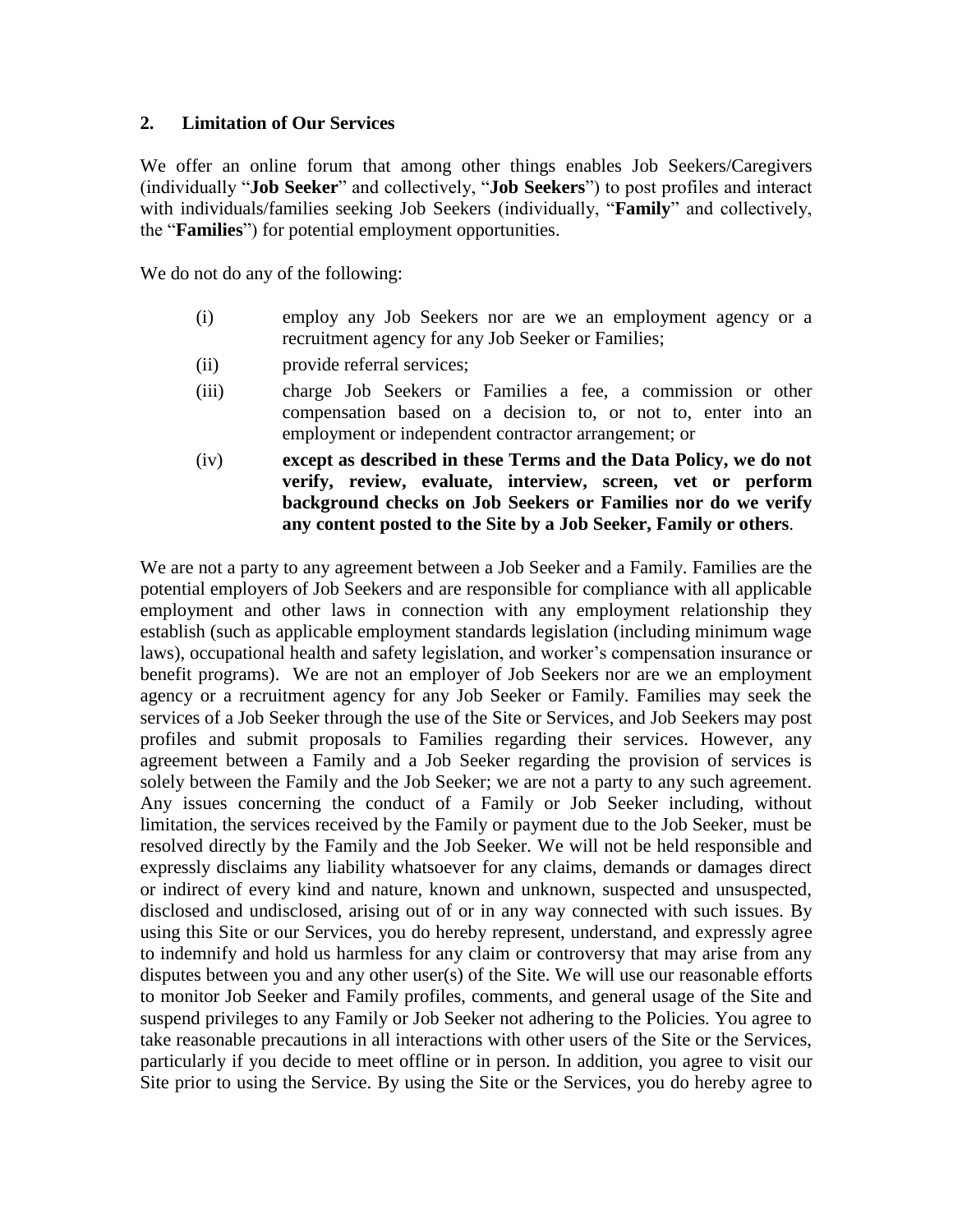report any alleged improprieties of any users therein to us immediately by notifying us of the same via electronic correspondence.

#### **There are risks, including but not limited to risk of physical harm, when you deal with someone you connect with through our Site. You assume all risks associated with dealing with other persons with whom you come in contact through the Site**.

We provide no assurance or representation (express or implied) regarding the quality, timing, or legality of the services actually delivered by Job Seekers or the integrity, responsibility or actions of Families or Job Seekers. We do not refer or recommend either Families or Job Seekers nor do we make any representations about the suitability, reliability, timeliness, and accuracy of the services provided by Job Seekers or the integrity, responsibility or actions of Families or Job Seekers whether in public, private or offline interactions.

Family and Job Seeker content is primarily user generated, and we do not control or vet user generated content for accuracy as a general matter. We do not assume any responsibility for the accuracy or reliability of any information provided by Job Seekers or Families on or off this Site.

## **PLEASE REVIEW THE DISCLAIMER OF LIABILITY, LIMITATION OF LIABILITY AND INDEMNITY PROVISIONS BELOW.**

### **3. User Responsibilities**

You are solely responsible for interviewing, performing reference checks on, verifying information provided by, and selecting an appropriate Family or Job Seeker.

Each Family is also responsible for complying with all applicable employment, nondiscrimination and other laws in connection with any employment relationship they establish, including verifying the age of the Job Seeker they select is 18 years of age or older as well as the Job Seeker's eligibility to work in Canada.

### **4. Privacy Policy**

Your privacy is important to us. Our privacy policy can be found at <http://thenannypages.com/privacy-policy.html> and is hereby incorporated into this Agreement by reference. Please read our privacy policy carefully for information relating to our collection, use, and disclosure of your personal information.

### **5. Updates and Modifications**

**a. Additional Guidelines or Rules.** When using the Site, you will be subject to any additional posted guidelines or rules applicable to specific services and features which may be posted from time to time. All such Guidelines are hereby incorporated by reference into this Agreement.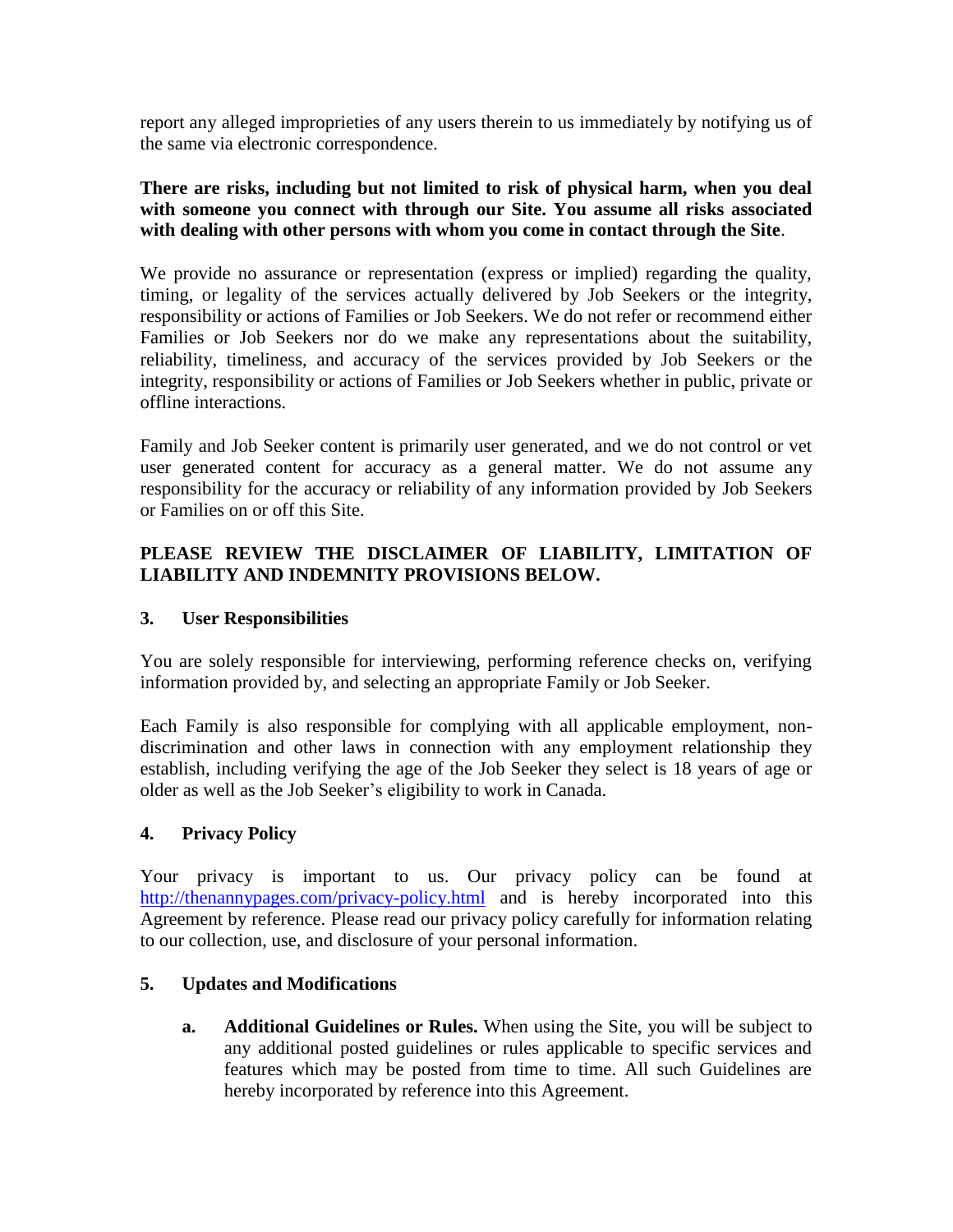- **b. Modification of this Agreement.** We reserve the right, at our sole discretion, to change, modify, add, or remove portions of this Agreement at any time. Please check this Agreement periodically for changes. Your continued use of the Site after the posting of changes constitutes your binding acceptance of such changes. For any material changes to this Agreement, we will make a reasonable effort to provide notice to you of such amended terms, such as by an e-mail notification to the address associated with your account or by posting a notice on the Site, and such amended terms will be effective against you on the earlier of (i) your actual notice of such changes and (ii) thirty days after we make a reasonable attempt to provide you such notice. Disputes arising under this Agreement will be resolved in accordance with the version of this Agreement in place at the time the dispute arose.
- **c. Updates to the Site.** You acknowledge and agree that we may update the Site with or without notifying you. Such updates shall be subject to the terms and conditions of this Agreement.

### **6. User Content**

- **a. Your Content.** You are solely responsible for any content, including but not limited to designs, text, graphics, pictures, video, information, applications, software, music, sound and other files (collectively, "**Content**"), that you contribute to the Site. By uploading, submitting, creating, or publishing Content to or through the Site, you affirm, represent, and warrant that: (1) you are the creator and owner of or have the necessary licenses, rights, consents, and permissions to use and to authorize us and our Users to use and distribute your Content as necessary to exercise the licenses granted by you in this section and in the manner contemplated by us and this Agreement; (2) your Content does not and will not: (a) infringe, violate, or misappropriate any third-party right, including any copyright, trademark, patent, trade secret, moral right, privacy right, right of publicity, or any other intellectual property or proprietary right or (b) slander, defame, libel, or invade the right of privacy, publicity or other property rights of any other person; (3) your Content does not contain any viruses, adware, spyware, worms, or other malicious code. Violators of these third-party rights may be subject to criminal and civil liability.
- **b. Grant of License**. Except as provided herein, you retain all ownership rights in your Content. By contributing Content to the Site or creating it on the Site you automatically grant to us a worldwide, non-exclusive, transferable, assignable, fully paid-up, royalty-free, perpetual, irrevocable right and license to use, copy, distribute, publicly perform, publicly display, print, publish, sell, offer for sale, republish, excerpt (in whole or in part), reformat, translate, modify, revise and incorporate into other works that Content and any works derived from that Content, in any form of media or expression (now known or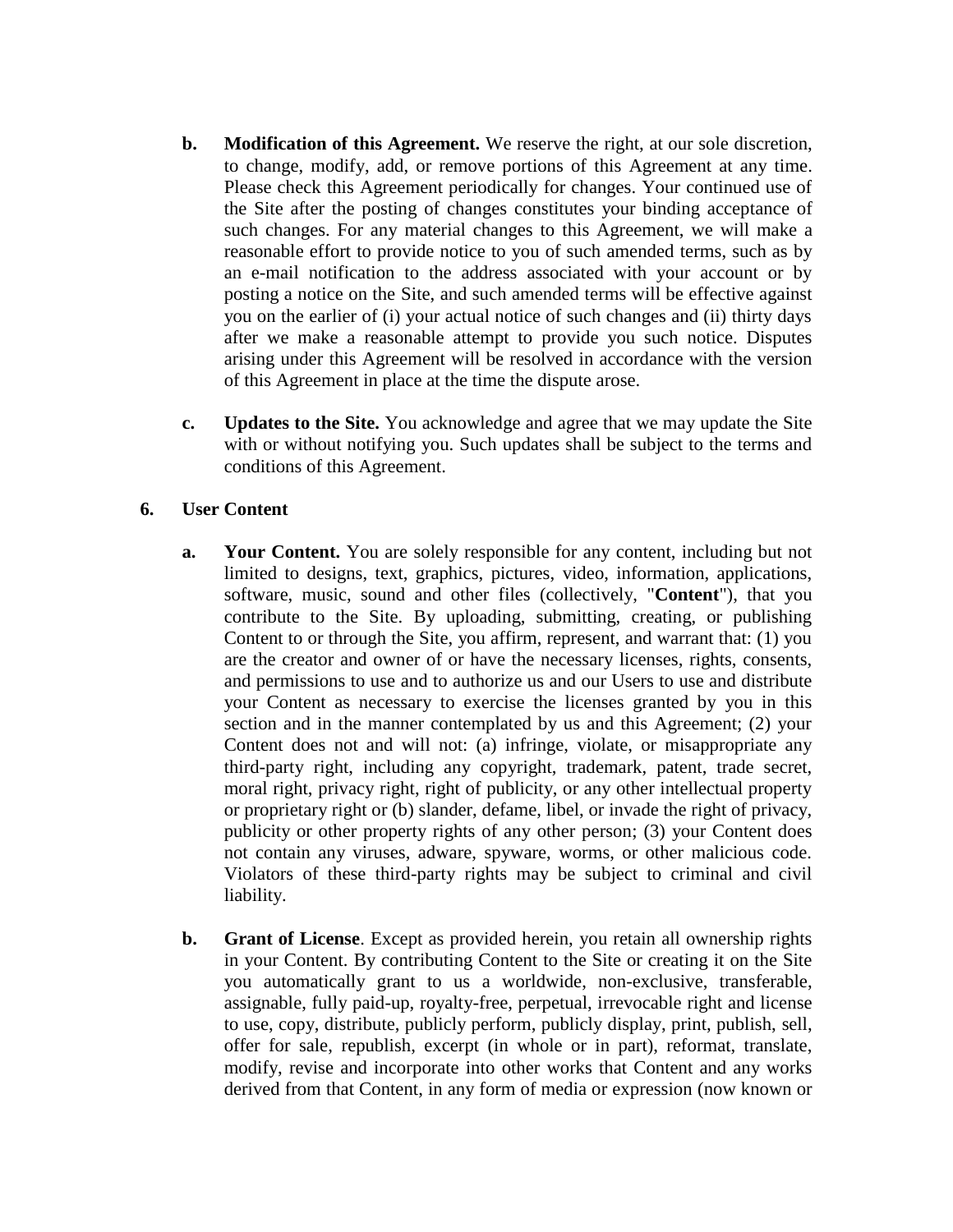hereafter developed), in the manner in which the Site from time to time permits Content to be used, and to license or permit others to do so. This license also grants us the right to sublicense that Content to other Users to permit their use of that Content in the manner in which the Site from time to time permits Content to be used.

- **c. Change of Use.** We may from time to time change the manner in which Content can be used on the Site, and if we do so any license you have granted to us under this section shall automatically be extended to new uses permitted by the Site, and any licenses previously granted to us for uses no longer permitted by the Site shall continue in accordance with this section. If you contribute Content to the Site, it is your responsibility to check the Site from time to time to review how we permit Content to be used.
- **d. Sharing Content.** We permit Users to share their Content with a select group of other Users, or make their Content public for all (even non-Members) to view. You acknowledge and agree that although we may provide certain features intended to allow you to restrict some Content you create from others, we do not guarantee that such Content will never be accessible by others. In the event of unauthorized access, we will use reasonable efforts to notify you. WE HEREBY DISCLAIM ANY AND ALL LIABILITY WITH RESPECT TO ANY UNAUTHORIZED ACCESS TO ANY RESTRICTED CONTENT. By sharing Content with other Users you automatically grant those Users an irrevocable and non-exclusive right and license to access that Content, add to that Content and to derive works from that Content in the manner in which the Site from time to time permits Content to be used, and to license or permit others to do so.
- **e. Exposure to Content.** You understand that when using the Site you will be exposed to Content from a variety of sources, and that we are not responsible for the accuracy, usefulness, or intellectual property rights of or relating to such Content. You further understand and acknowledge that you may be exposed to Content that is offensive, indecent or objectionable, and you agree to waive, and hereby do waive, any legal or equitable rights or remedies you have or may have against us with respect thereto.
- **f. Our Responsibility for Content.** We are not responsible for and do not endorse Content that is posted on the Site, including without limitation any opinion, recommendation or advice expressed therein, and we expressly disclaim any and all liability in connection with such Content. We may, but have no obligation to, pre-screen, monitor, edit, or remove any Content or accounts containing Content that we determine in our sole discretion violates this Agreement.
- **g. Removal of Content.** You may delete any of your Content that you have not shared with other Users. You understand that such Content may persist in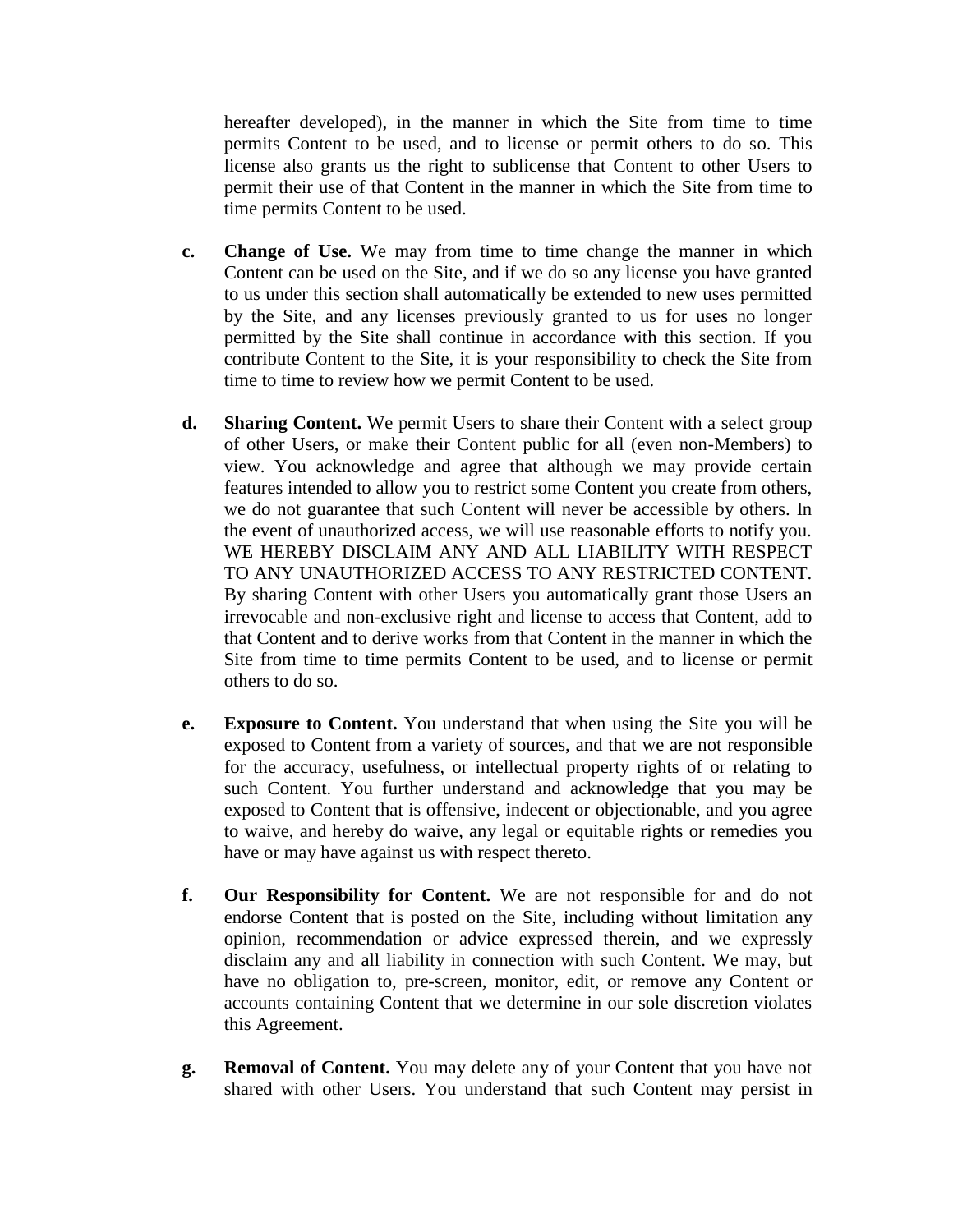backup copies for a reasonable period of time. You agree and understand that any of your Content that has been shared with other Users may remain with Users who have previously accessed your Content and will remain on the Site to the extent that such Content has been edited, revised, or added to by other Users. If you are a content owner or User with concerns regarding any Content displayed on the site or your trademarks, copyrights, or other intellectual property rights, please contact us at [http://www.thenannypages.com/contact.php.](http://www.thenannypages.com/contact.php) If notified by a User or a content owner of Content that allegedly does not conform to this Agreement, including without limitation allegations of infringement of third-party intellectual property or proprietary rights, we may investigate the allegation and determine in our sole discretion whether to remove the Content, which we reserve the right to do at any time and without notice or liability to you. For clarity, we do not permit copyright, trademark, or other intellectual property infringing activities on the Site.

#### **7. User Conduct**

- **a. Personal Use.** The Site is only for your personal use. You may not use the Site for commercial purposes or in any way that is unlawful, or harms or violates our rights or the rights of any other person or entity.
- **b. Unacceptable Content.** You may not use the Site to upload, transmit or link to Content or other material that we believe, in our sole discretion:
	- i. is abusive, deceptive, pornographic, obscene, defamatory, slanderous, offensive, encourages conduct that would violate or violates any law, harassing, hateful, racially or ethnically offensive, or otherwise inappropriate;
	- ii. comprises material that is copyrighted or protected by trade secret or otherwise subject to third-party proprietary rights, including privacy and publicity rights, unless express written permission of the owner is obtained to use the material and to grant all of the license rights granted herein;
	- iii. is commercial, business-related or advertises or offers to sell any products, services or otherwise (whether or not for profit), or solicits others (including solicitations for contributions or donations);
	- iv. violates or otherwise encroaches on the rights of others;
	- v. contains viruses, worms, corrupt files, trojan horses or other forms of corruptive code, or any other content which may compromise the Site;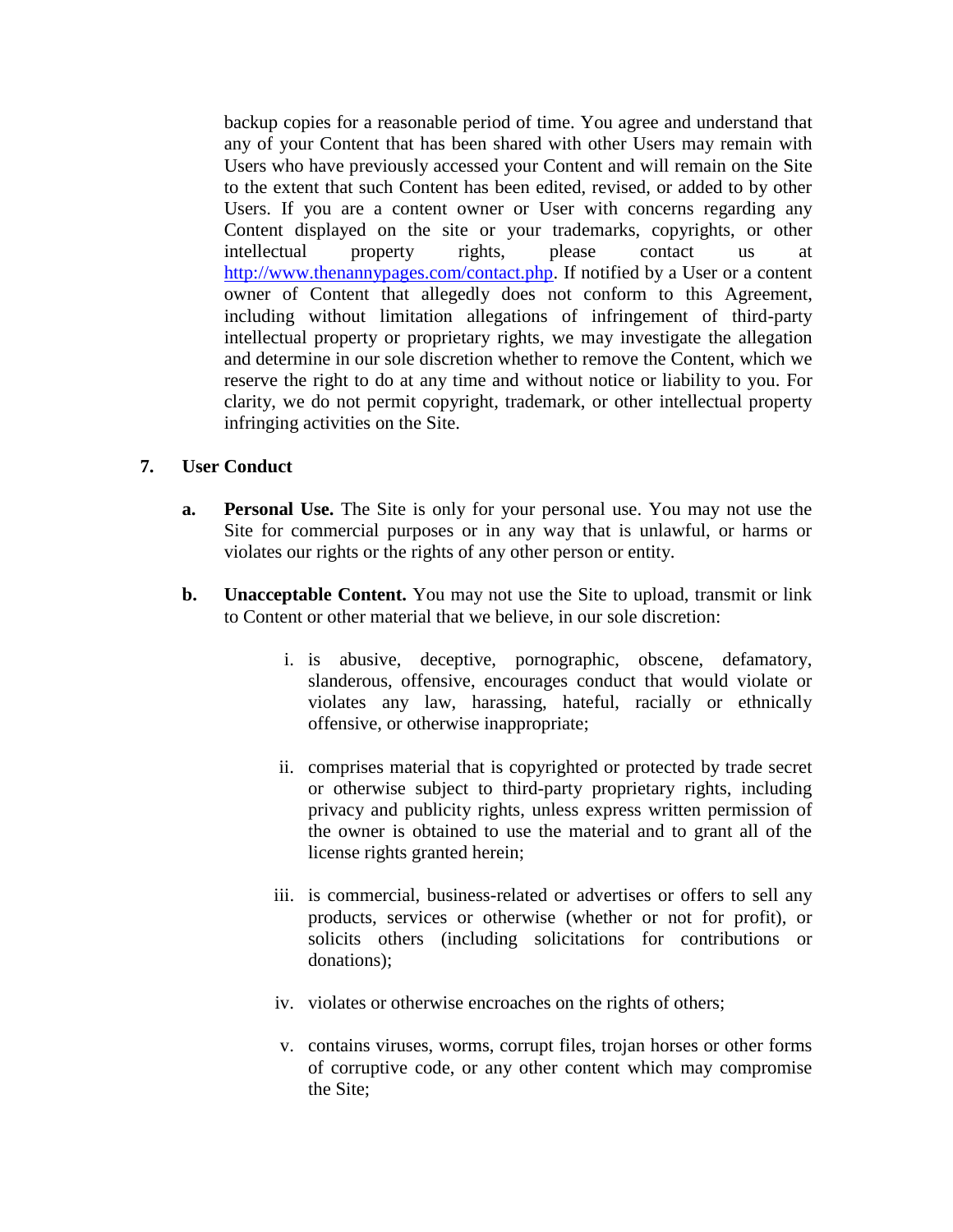- vi. advocates illegal activity; or
- vii. harms anyone, including minors.

#### **c. Unacceptable Use.** You may not:

- i. abuse, harass, threaten, impersonate or intimidate other Users of the Site;
- ii. use the Site for any illegal or unauthorized purpose;
- iii. use the communication systems provided by the Site for any commercial solicitation purposes;
- iv. solicit, for commercial purposes, any users of the Site with respect to their Content;
- v. use the Site if you are a convicted sex offender;
- vi. attempt to mislead any person as to your identity or the origin of any communication transmitted through the Site;
- vii. create or submit unwanted e-mail or other messages to any Users of the Site;
- viii. collect or harvest any personally identifiable information, including account names, from the Site;
	- ix. attempt to circumvent the security systems of the Site;
	- x. attempt to gain access to or use the Site in a fraudulent manner;
	- xi. reverse engineer, decompile, disassemble or otherwise attempt to discover the source code of the Site or any part thereof, except and only to the extent that such activity is expressly permitted by applicable law notwithstanding this limitation;
- xii. modify, adapt, translate or create derivative works based upon the Site or any part thereof, except and only to the extent expressly permitted by us herein or to the extent the foregoing restriction is expressly prohibited by applicable law;
- xiii. attempt to gain access to any other User's accounts; or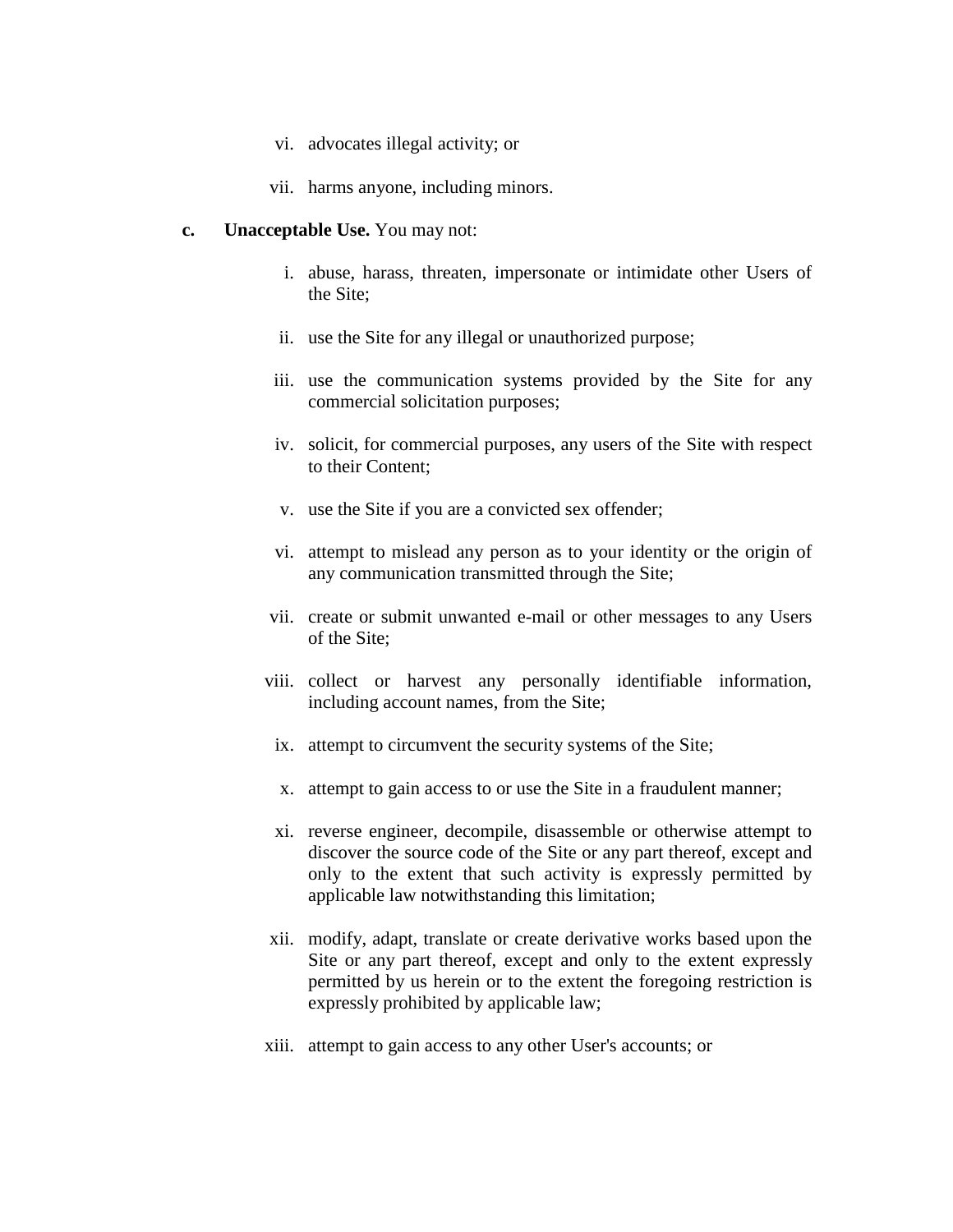- xiv. attempt to ascertain any other user's password and/or personal information by any means whatsoever, including without limitation, by use of the Site or any other website, or by e-mail communication.
- **d. Spiders.** You may not use or launch any automated system, including without limitation, "robots", "spiders" or "offline readers" that accesses the Site in a manner that sends more request messages to our servers in a given period of time than a human can reasonably produce in the same period by using a conventional on-line web browser in ordinary and customary usage. Notwithstanding the foregoing, we grant the operators of public search engines permission to use spiders to copy materials from the Site for the sole purpose of and solely to the extent necessary for creating publicly available searchable indices of the materials, but not caches or archives of such materials. We reserve the right to revoke these exceptions either generally or in specific cases.

### **8. Fees and Payments**

- **a. Fees**. We may now, or in the future, charge fees for access to and use of the Site, or certain features thereof ("**Fees**"). You agree to pay all Fees and charges specified for such features. All Fees are exclusive of applicable taxes (e.g. sales, use, or value-added tax), unless otherwise stated, and you are solely responsible for the payment of any such taxes.
- **b. Payment of Fees**. We will charge the Fees, if any, and other additional fees or donations you authorize, to the PayPal account or credit card you designate. To designate a credit card for the payment of Fees, you will be asked to provide us with a credit card number from a card issuer that we accept. We may seek pre-authorization of your PayPal account or credit card prior to a purchase to verify the PayPal account or credit card is valid and/or has the necessary funds or credit available to cover your purchase. These preauthorizations will reduce your available balance by the authorization amount until it is released or reconciled with the actual charge. Please contact PayPal or your credit card issuer, as applicable, if you have additional questions regarding when an authorization amount will be removed from your statement. You authorize the PayPal account or credit card you designate to pay any amounts described herein and authorize us, or any other company that acts as a billing agent for us, to continue to attempt to charge all sums described herein to your PayPal account or credit card until such Fees are paid in full. You agree to provide us with updated information regarding your PayPal account or credit card upon our request, and any time the information earlier provided is no longer valid. If payment is not received by us from your credit card issuer or PayPal, you agree to pay all amounts due upon demand by us.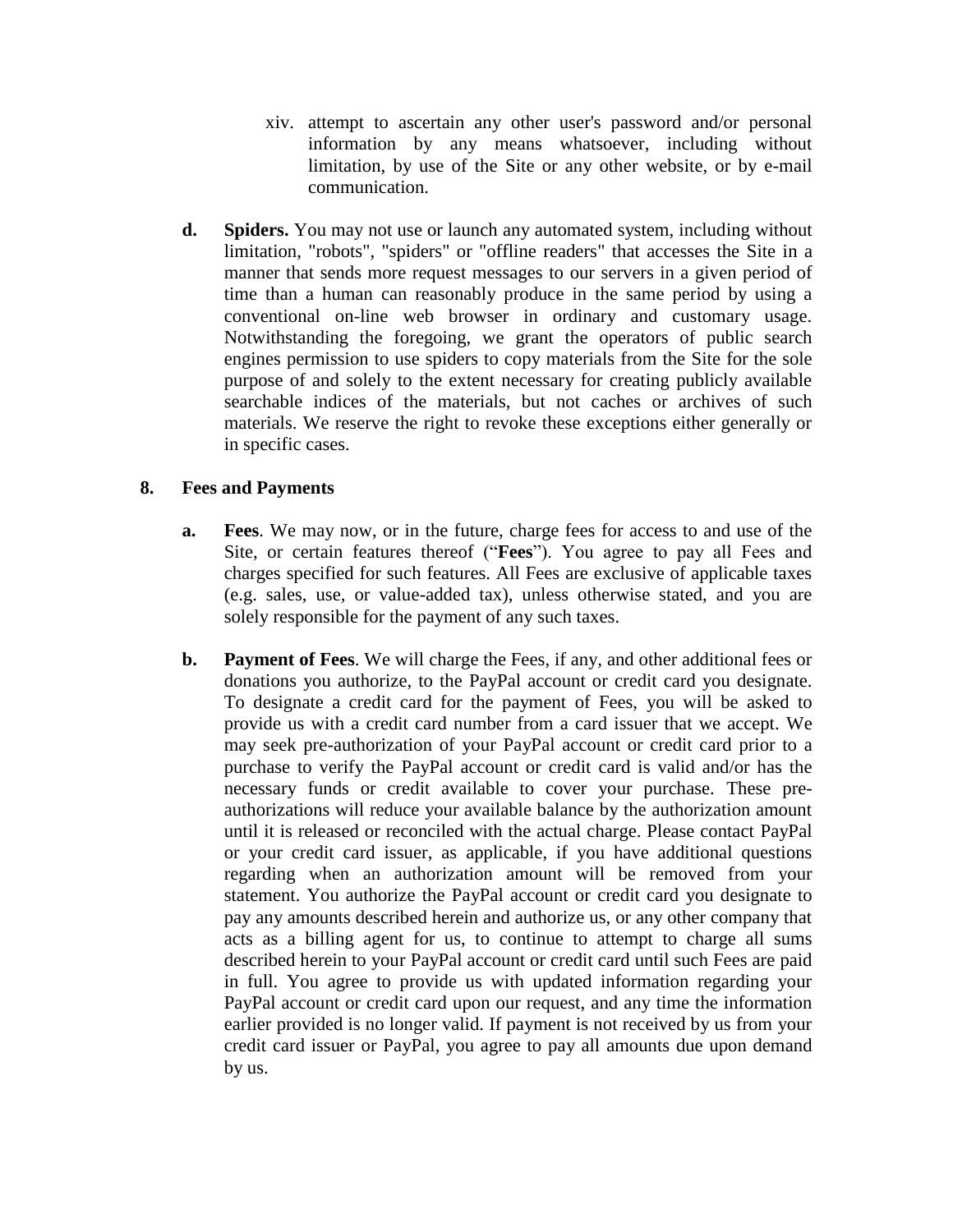**c. Changes in Price; No Refunds**. We may at any time, upon notice required by applicable law, change the price of the use of the Site or any features thereof, institute new charges or fees, or charge a fee for the use of the Site or any part thereof where a fee was not previously charged. All Fees relating to the Site, including any Fees charged for access to the Site, are final and nonrefundable, including in the event of termination of your account on the Site.

### **d. Renewal/Cancellation of Memberships**

Unless you explicitly decline automatic subscription renewals, your membership subscription will continue indefinitely until cancelled by you. After your initial subscription commitment period, and again after any subsequent subscription period, your subscription will automatically renew for an additional equivalent period as the subscription term you originally selected and at the subscription rate and frequency disclosed to you on the Site when you originally subscribed.

**e.** You may cancel your subscription by emailing **[INSERT]** or adjusting your account settings. If you cancel your subscription, you may use your subscription until the end of your then-current subscription term. Your subscription will not be renewed after your then-current term expires, but your credit card will be charged, and you will be required to pay, any cancellation or other fees associated with your early termination and disclosed to you at the time you signed up as a member.

# **f. Refund Policy**

To the extent permitted by law, we do not as a general rule provide refunds or credits for subscription or other purchase cancellations. However, we may in our sole discretion issue refunds or credits when we believe they are warranted.

### **g. Free Trial Offers**

We may offer limited-time free trial membership subscriptions to Families from time-to-time. Families who sign up for our membership on a free trial basis may have limited access to the features of the Site. If a Family does not cancel their subscription prior to the end of the free trial period, the Family will be charged the price then in effect for a monthly subscription to the Service, unless otherwise provided to him or her when he or she originally subscribed. To avoid being charged for membership services, a Family with a free trial subscription must cancel their subscription prior to the end of the free trial period.

### **9. Third-Party Sites, Products and Services**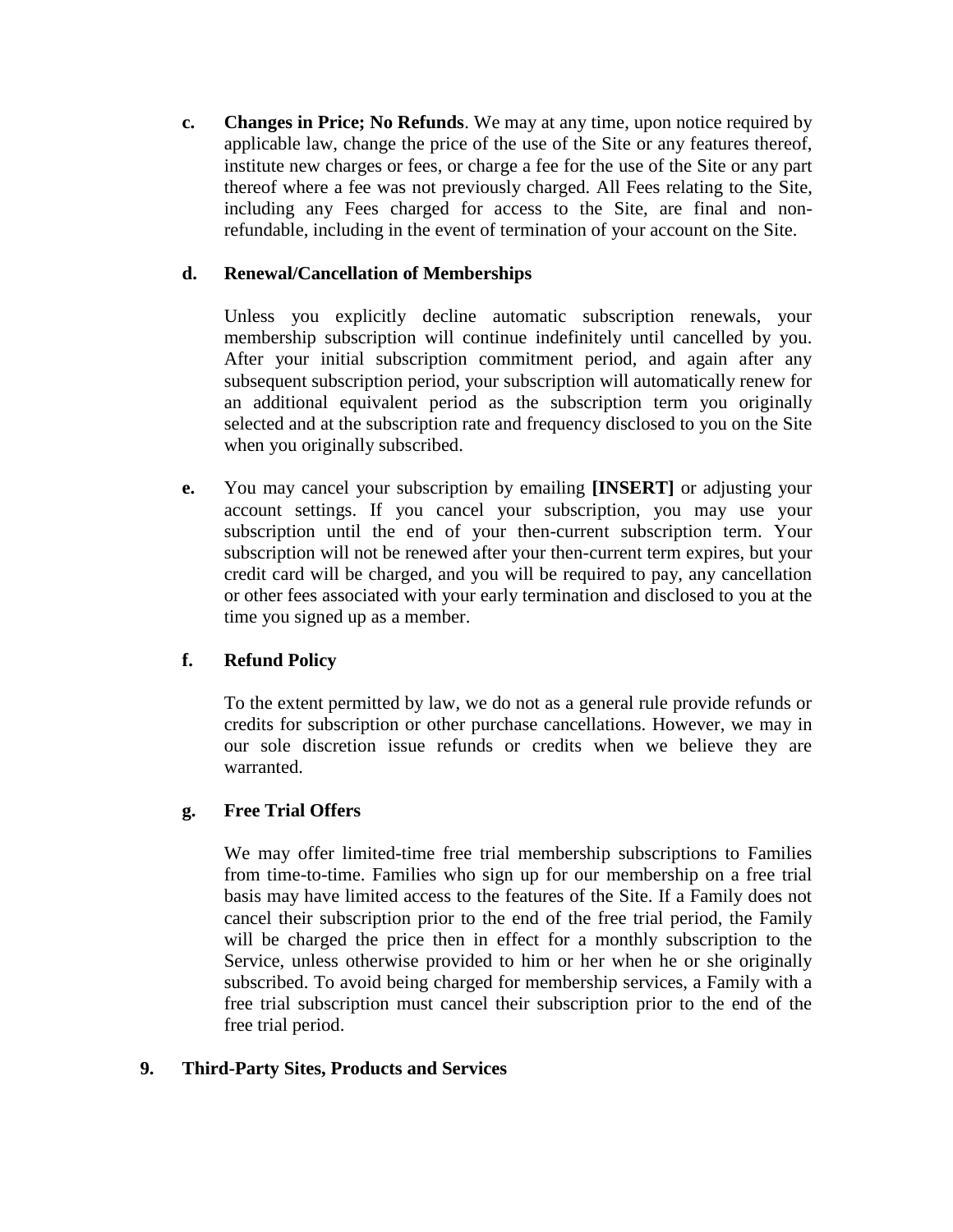The Site may include links or references to other web sites or services solely as a convenience to Users ("**Third-Party Sites**"). We do not endorse any such Third-Party Sites or the information, materials, products, or services contained on or accessible through Third-Party Sites. In addition, your correspondence or business dealings with, or participation in promotions of, advertisers found on or through the Site are solely between you and such advertiser. Access and use of Third-Party Sites, including the information, materials, products, and services on or available through Third-Party Sites is solely at your own risk.

Opinions, advice, statements, offers, or other information or content made available on the Site or through the Service, but not directly by us, are those of their respective authors. Such authors are solely responsible for such content. We do not: (i) guarantee the accuracy, completeness, or usefulness of any information on the Site or available through the Service, or (ii) adopt, endorse or accept responsibility for the accuracy or reliability of any opinion, advice, or statement made by any party that appears on the Site or through the Service. Under no circumstances will we or our Affiliates be responsible for any loss or damage resulting from: a) your reliance on information or other content posted on the Site or transmitted to or by any user of the Site or Service; or b) reviews or comments made about you on the Site by other users.

WE DO NOT ENDORSE ANY STATEMENT, REVIEW OR REPRESENTATION MADE BY A USER OF THIS SITE. YOU MAY NOT ATTRIBUTE ANY STATEMENT, REVIEW OR REPRESENTATION TO US OR ANY DIRECTOR, OFFICER, EMPLOYEE, SERVICE PROVIDER OR AGENT OF THENANNYPAGES.COM.

TO THE MAXIMUM EXTENT PERMITTED BY LAW, WE DISCLAIM ANY LIABILITY WHATSOEVER FOR ANY MISSTATEMENTS AND/OR MISREPRESENTATIONS MADE BY ANY USERS OF THE SITE.

YOU HEREBY REPRESENT, UNDERSTAND AND AGREE TO HOLD US HARMLESS FOR ANY MISSTATEMENTS AND/OR MISREPRESENTATIONS MADE BY YOU ON THIS SITE OR IN ANY OTHER VENUE.

### **10. Ownership and Proprietary Rights**

The Site is owned and operated by us. The visual interfaces, graphics, design, compilation, information, computer code (including source code or object code), products, software, services, and all other elements of the Site provided by us (the "Materials") are protected without limitation, by U.S., Canadian and other foreign copyright, trademark, patent and other intellectual property laws. Except for any Content that is provided and owned by Users, all Materials contained on the Site are the property of us and/or our subsidiaries and/or affiliated companies and/or our third-party licensors. All trademarks, service marks, and trade names are proprietary to us and/or our subsidiaries and/or our affiliates and/or our third-party licensors. Except as expressly authorized by us, you agree not to sell, license, distribute, copy, reverse engineer, modify,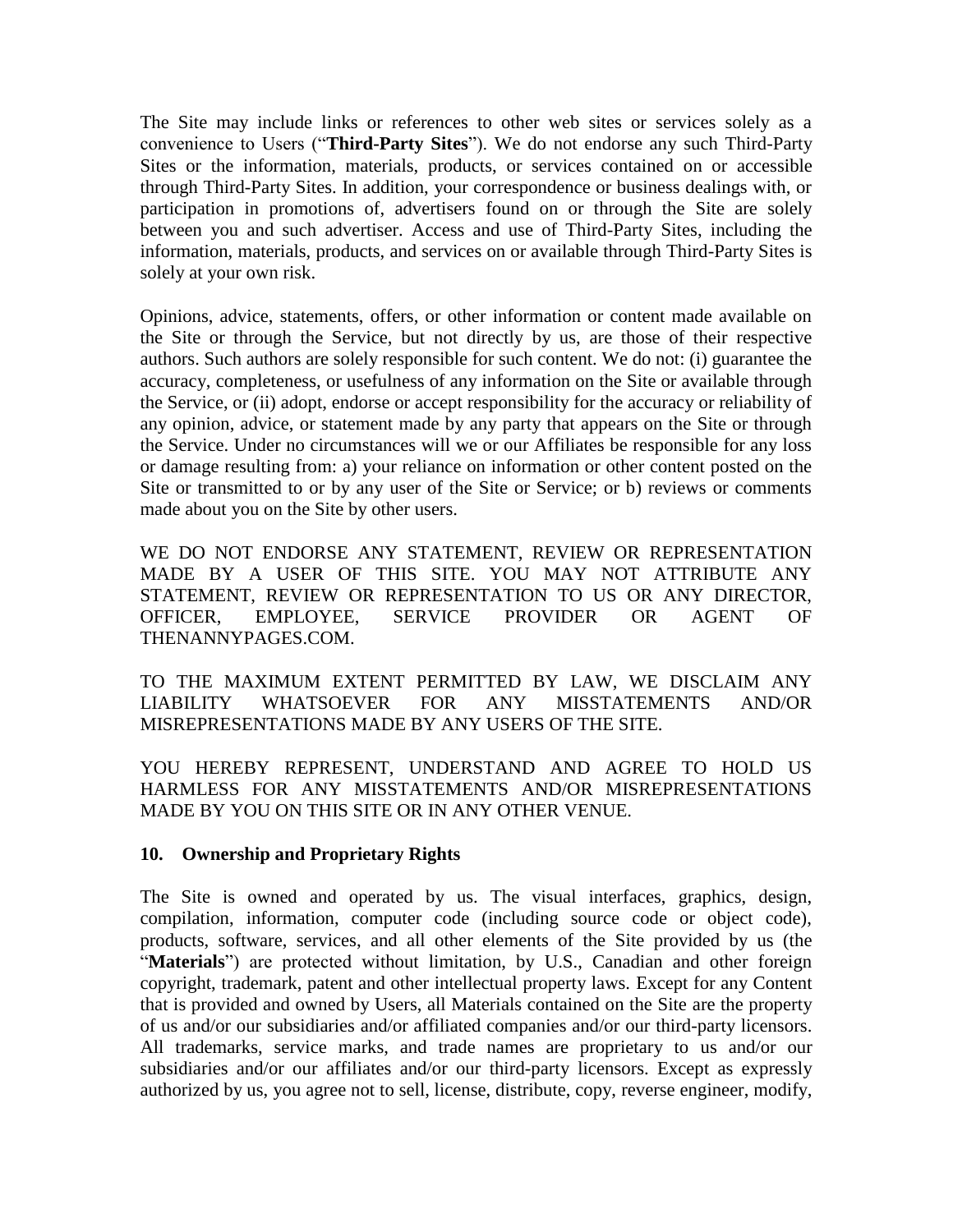publicly perform or display, transmit, publish, edit, adapt, create derivative works from, or otherwise make unauthorized use of the Materials. We reserve all rights to the Materials not expressly granted in this Agreement. Any unauthorized or prohibited use may subject you to civil liability and criminal prosecution under applicable laws.

## **11. Remedies**

- **a. Our Remedies**. You agree that we, in our sole discretion, for any or no reason, and without penalty, may terminate any account (or any part thereof) you may have with us or your use of the Site and remove and discard all or any part of your account, profile, and any Content, at any time. We may also in our sole discretion and at any time discontinue providing access to the Site, or any part thereof, with or without notice. You agree that any termination of your access to the Site or any account you may have, or portion thereof, may be affected without prior notice, and you agree that we will not be liable to you or any third-party for any such termination. Upon termination for any reason, all licenses and other rights granted to you in this Agreement will immediately cease and you must cease to use the Site. Any suspected fraudulent, abusive or illegal activity may be referred to appropriate law enforcement authorities. These remedies are in addition to any other remedies we may have at law or in equity. We reserve all rights and remedies against any User who violates this Agreement. YOU ACKNOWLEDGE THAT A VIOLATION OF THIS AGREEMENT MAY CAUSE IRREPARABLE HARM TO US AND YOU AGREE THAT, IN ADDITION TO ANY OTHER REMEDIES PROVIDED BY LAW OR IN EQUITY, WE SHALL BE ENTITLED TO SEEK INJUNCTIVE RELIEF AGAINST YOU FOR ANY SUCH VIOLATION WITHOUT HAVING TO POST A BOND.
- **b. Your Remedies**. Your only remedy with respect to any dissatisfaction with (i) the Site, (ii) any term of this Agreement, (iii) any policy or practice of ours in operating the Site, or (iv) any content or information transmitted through the Site, is to terminate your account. You may terminate your account at any time by deleting your account with the Site and discontinuing use of any and all parts of the Site.

### **12. Indemnification**

You agree to indemnify, defend, and hold us harmless as well as our subsidiaries, affiliated companies, contractors, employees, agents and third-party suppliers, licensors, and partners from any claims, losses, damages, liabilities, including legal fees and expenses, arising out of any use or misuse of the Site, any violation of this Agreement, or any breach of the representations, warranties, and covenants made herein, by you. We reserve the right, at your expense, to assume the exclusive defence and control of any matter for which you are required to indemnify us, and you agree to cooperate with our defence of these claims.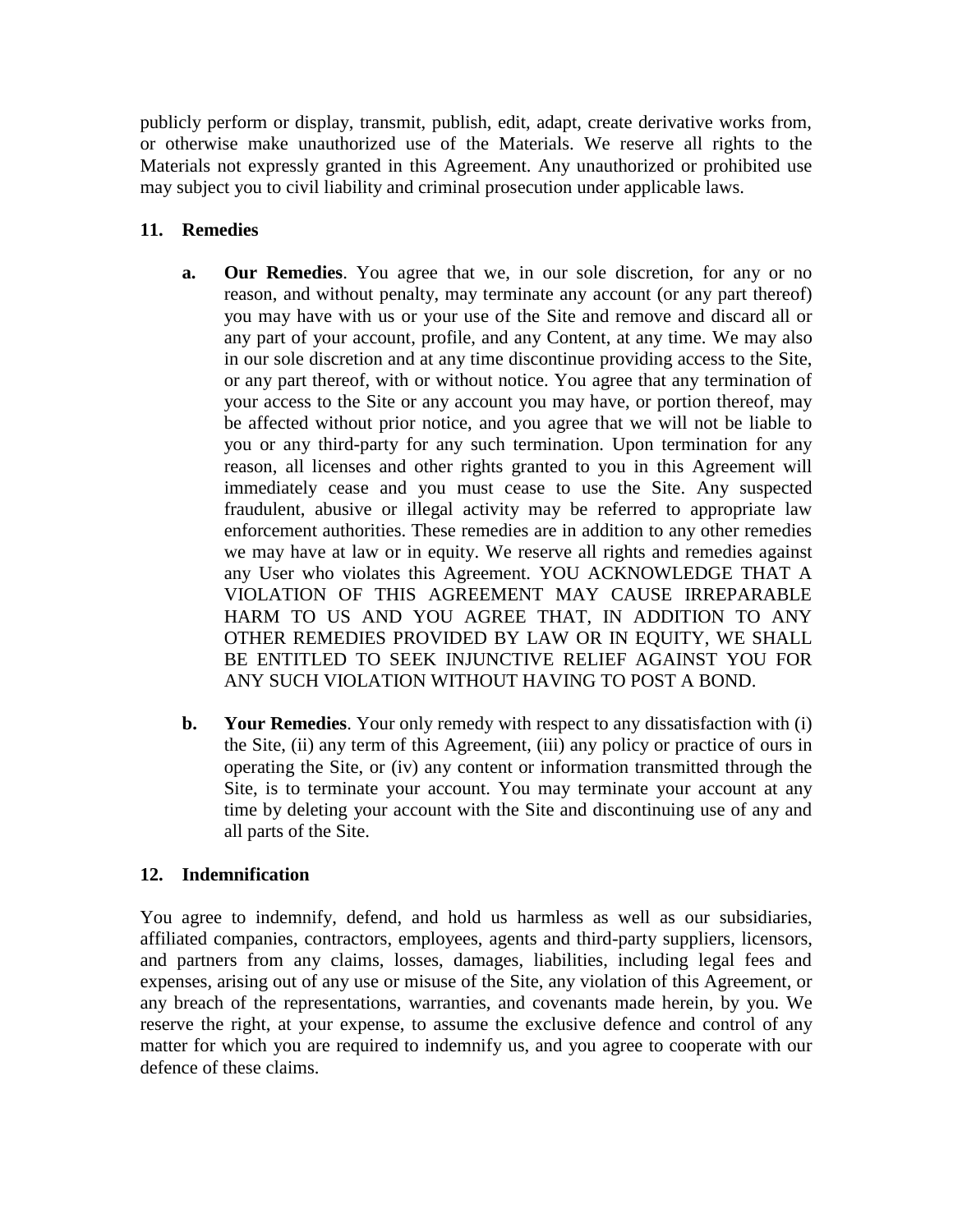#### **13. Consent to run verification checks**

#### **YOU AGREE TO ALLOW US TO PERFORM VERIFICATION CHECKS.**

We may use third party service providers to perform verification checks. If we perform verification checks, we perform them to verify the information you provide us (such as your name, address, email address, etc.), the representations and warranties you make in the Terms and on the Site (such as representations regarding your criminal background), and your suitability for us. The results of these verification checks are made available to us.

The results of any verification checks on you may impact your ability to access and use the Services. You are not eligible to register with us if any of your verification checks results indicate that you have falsified your legal name, address or date of birth, or indicate any background information that, in our sole discretion and subject to applicable law, disqualifies you from using our Site or Services given the type of care services, the setting of the care services, and the nature of the relationship between Job Seeker and Family.

#### **IF YOU DO NOT WANT VERIFICATION CHECKS TO BE PERFORMED, YOU SHOULD NOT USE US.**

#### **14. Release of Liability for Results of Verification Checks**

Although we may perform verification checks, it has no obligation to do so. To the extent we perform such checks on certain registered users, the checks are limited and should not be taken as complete, accurate, up-to-date or conclusive of accuracy of any of the information those users have provided or of their eligibility to use the Services.

Furthermore, verification checks are performed by separate third party verification services. We do not have control over or assume, and expressly disclaims, any responsibility for the quality, accuracy, or reliability of, and any liability that may result from the use of, or reliance on, the information such third party services provide.

#### **15. Links to External Sites**

Links from the Site to external sites (including external sites that are framed by us) or inclusion of advertisements do not constitute an endorsement by us of such sites or the content, products, advertising and other materials presented on such sites or of the products and services that are the subject of such advertisements, but are for users' reference and convenience.

Users access them at their own risk. It is the responsibility of the user to evaluate the content and usefulness of the information obtained from other sites. We do not control such sites, and is not responsible for their content. Just because we have hyperlinks to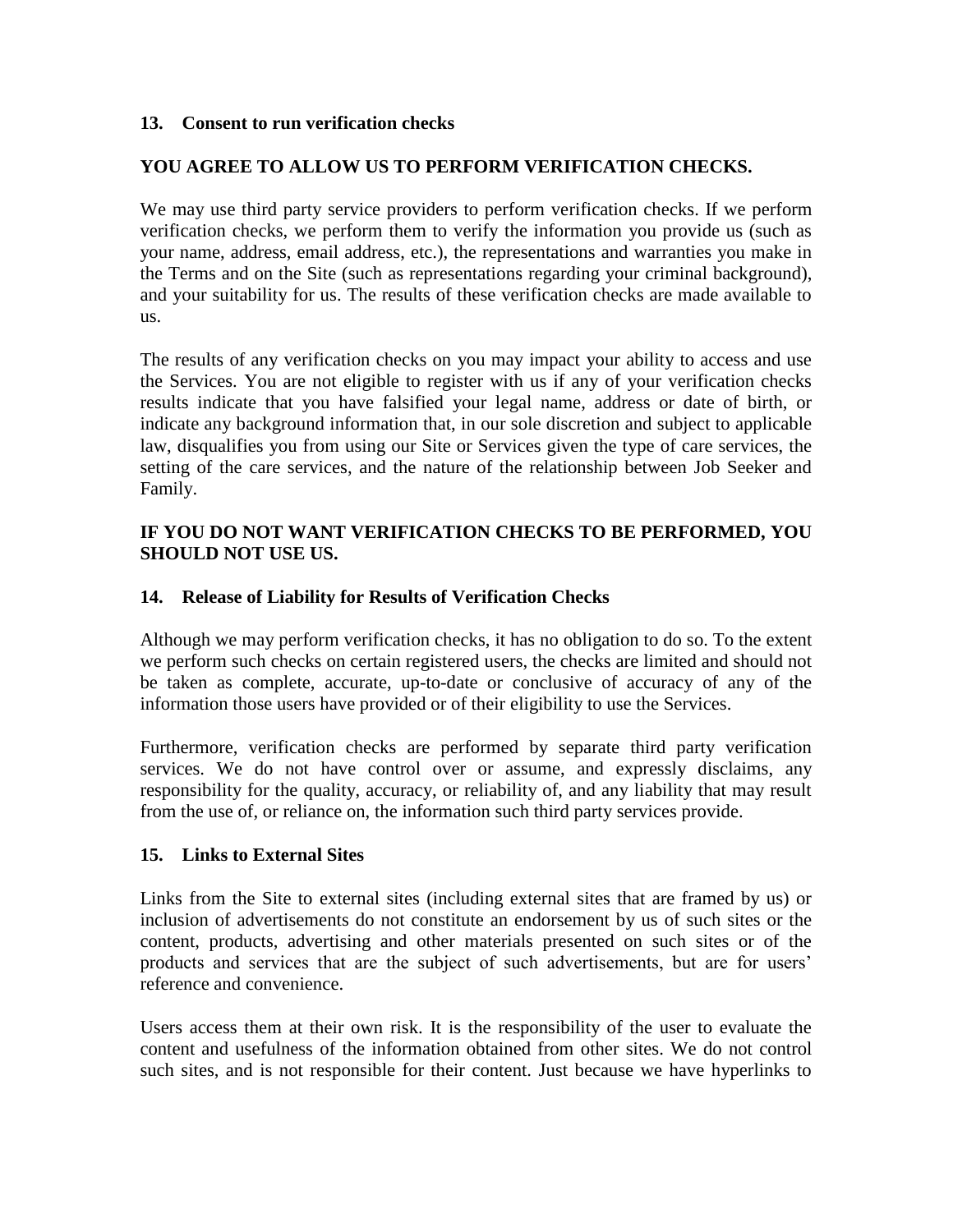such sites does not mean that we endorse any of the material on such sites, or have any association with their operators.

Users further acknowledge that use of any site controlled, owned or operated by third parties is governed by the terms and conditions of use for those sites, and not by our Terms of Use and Data Policy. We expressly disclaim any liability derived from the use and/or viewing of links that may appear on this Site. All users hereby agree to hold us harmless from any liability that may result from the use of links that may appear on the Site.

### **16. Disclaimer of Warranties**

- **a. No Warranties.** TO THE FULLEST EXTENT PERMISSIBLE PURSUANT TO APPLICABLE LAW, WE, AND OUR SUBSIDIARIES, AFFILIATES, PARTNERS, LICENSORS AND SUPPLIERS, AND OUR OFFICERS, DIRECTORS, EMPLOYEES, SHAREHOLDERS, AGENTS, LICENSORS AND SUBCONTRACTORS DISCLAIM ALL WARRANTIES, STATUTORY, EXPRESS OR IMPLIED, INCLUDING, BUT NOT LIMITED TO, IMPLIED WARRANTIES OF MERCHANTABILITY, FITNESS FOR A PARTICULAR PURPOSE, AND NON-INFRINGEMENT OF PROPRIETARY RIGHTS, ALL WITH REGARDS TO THE SITE.
- **b. "As is" and "As available" and "With All Faults".** YOU EXPRESSLY AGREE THAT USE OF THE SITE IS AT YOUR SOLE RISK. WE DO NOT MEET, INTERVIEW OR IN ANY WAY EVALUATE THE USERS/JOB SEEKERS. WE RECOMMEND THAT ALL USERS/JOB SEEKERS ARE THOROUGHLY RESEARCHED BY YOU. THE SITE AND ANY DATA, INFORMATION, THIRD-PARTY SOFTWARE, CONTENT, THIRD-PARTY SITES, SERVICES, OR APPLICATIONS MADE AVAILABLE IN CONJUNCTION WITH OR THROUGH THE SITE ARE PROVIDED ON AN "AS IS," "AS AVAILABLE" AND "WITH ALL FAULTS" BASIS AND WITHOUT WARRANTIES OR REPRESENTATIONS OF ANY KIND EITHER EXPRESS OR IMPLIED.
- **c. Content.** WE, AND OUR SUBSIDIARIES, AFFILIATES, PARTNERS, LICENSORS AND SUPPLIERS, AND OUR OFFICERS, DIRECTORS, EMPLOYEES, SHAREHOLDERS, AGENTS, LICENSORS AND SUBCONTRACTORS DO NOT WARRANT THAT THE DATA, CONTENT, FUNCTIONS, OR ANY INFORMATION OFFERED ON OR THROUGH THE WEBSITE OR ANY THIRD-PARTY SITES WILL BE UNINTERRUPTED, OR FREE FROM ERRORS, VIRUSES OR OTHER HARMFUL COMPONENTS AND DO NOT WARRANT THAT ANY OF THE FOREGOING WILL BE CORRECTED.
- **d. Assumption of Risk**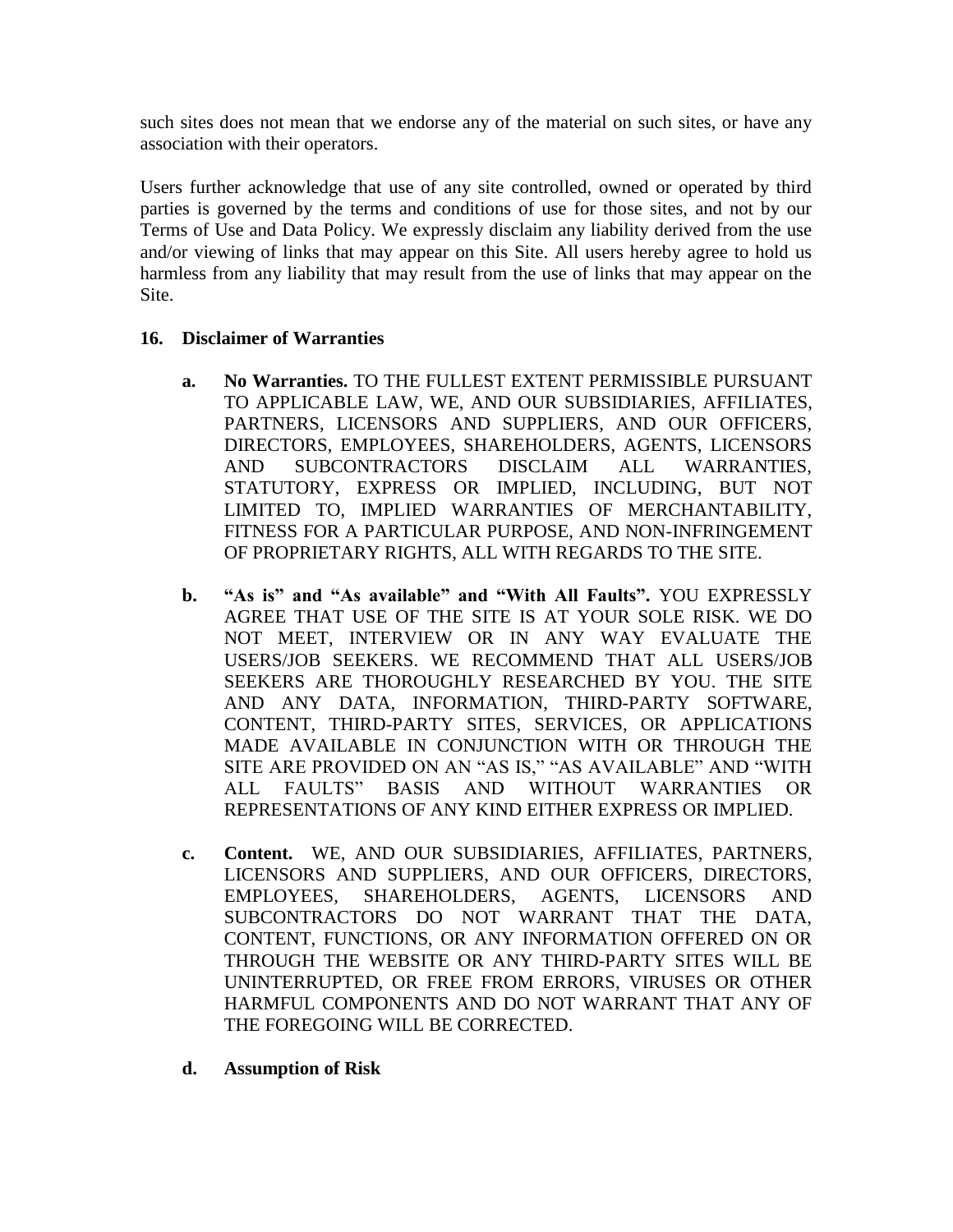YOU ARE AWARE THAT THERE ARE MANY RISKS AND DANGERS IN MAKING EMPLOYMENT AND HIRING DECISIONS FOR CARE SERVICES. THESE RISKS AND DANGERS INCLUDE PHYSICAL AND MENTAL ABUSE, BODILY HARM, DEATH, MENTAL DISTRESS AND THEFT, NEGLIGENCE OF OTHER USERS, AND THE FAILURE OF OTHERS TO TAKE REASONABLE STEPS TO SAFEGUARD OR PROTECT YOU FROM THE RISKS AND DANGERS.

YOU FREELY ACCEPT AND FULLY ASSUME ALL SUCH RISKS AND DANGERS when using the Site and the Services, including but not limited to all of the risks associated with any online or offline interactions with registered users of the Site or the Services. You agree to take all necessary precautions when interacting with other site visitors or registered users.

#### **17. Limitation of Liability and Damages**

- **a. Limitation of Liability.** UNDER NO CIRCUMSTANCES, INCLUDING, BUT NOT LIMITED TO NEGLIGENCE, WILL WE OR OUR SUBSIDIARIES, AFFILIATES, PARTNERS, LICENSORS AND SUPPLIERS, OR OUR OFFICERS, DIRECTORS, EMPLOYEES, SHAREHOLDERS, AGENTS, LICENSORS AND SUBCONTRACTORS BE LIABLE FOR ANY SPECIAL, INDIRECT, INCIDENTAL, CONSEQUENTIAL, PUNITIVE, RELIANCE OR EXEMPLARY DAMAGES (INCLUDING WITHOUT LIMITATION DAMAGES ARISING FROM ANY UNSUCCESSFUL COURT ACTION OR LEGAL DISPUTE, LOST BUSINESS, LOST REVENUES OR LOSS OF ANTICIPATED PROFITS OR ANY OTHER PECUNIARY OR NON-PECUNIARY LOSS OR DAMAGE OF ANY NATURE WHATSOEVER), OR FOR PERSONAL INJURY OR DEATH ARISING OUT OF OR RELATING TO THIS AGREEMENT OR THAT RESULT FROM YOUR USE OF OR YOUR INABILITY TO USE THE SITE OR ANY THIRD-PARTY SITE, OR ANY OTHER INTERACTIONS WITH US OR ANY USERS OF THE SITE, EVEN IF WE HAVE BEEN ADVISED OF THE POSSIBILITY OF SUCH DAMAGES. APPLICABLE LAW MAY NOT ALLOW THE LIMITATION OR EXCLUSION OF LIABILITY OR INCIDENTAL OR CONSEQUENTIAL DAMAGES, SO THE ABOVE LIMITATION OR EXCLUSION MAY NOT APPLY TO YOU. IN SUCH CASES, OUR LIABILITY WILL BE LIMITED TO THE FULLEST EXTENT PERMITTED BY APPLICABLE LAW.
- **b. Limitation of Damages.** IN NO EVENT WILL OUR OR OUR SUBSIDIARIES', AFFILIATES', CONTRACTORS', EMPLOYEES', AGENTS', OR THIRD-PARTY PARTNERS', LICENSORS', OR SUPPLIERS' TOTAL LIABILITY TO YOU FOR ALL DAMAGES, LOSSES, AND CAUSES OF ACTION ARISING OUT OF OR RELATING TO THIS AGREEMENT OR YOUR USE OF THE SITE OR YOUR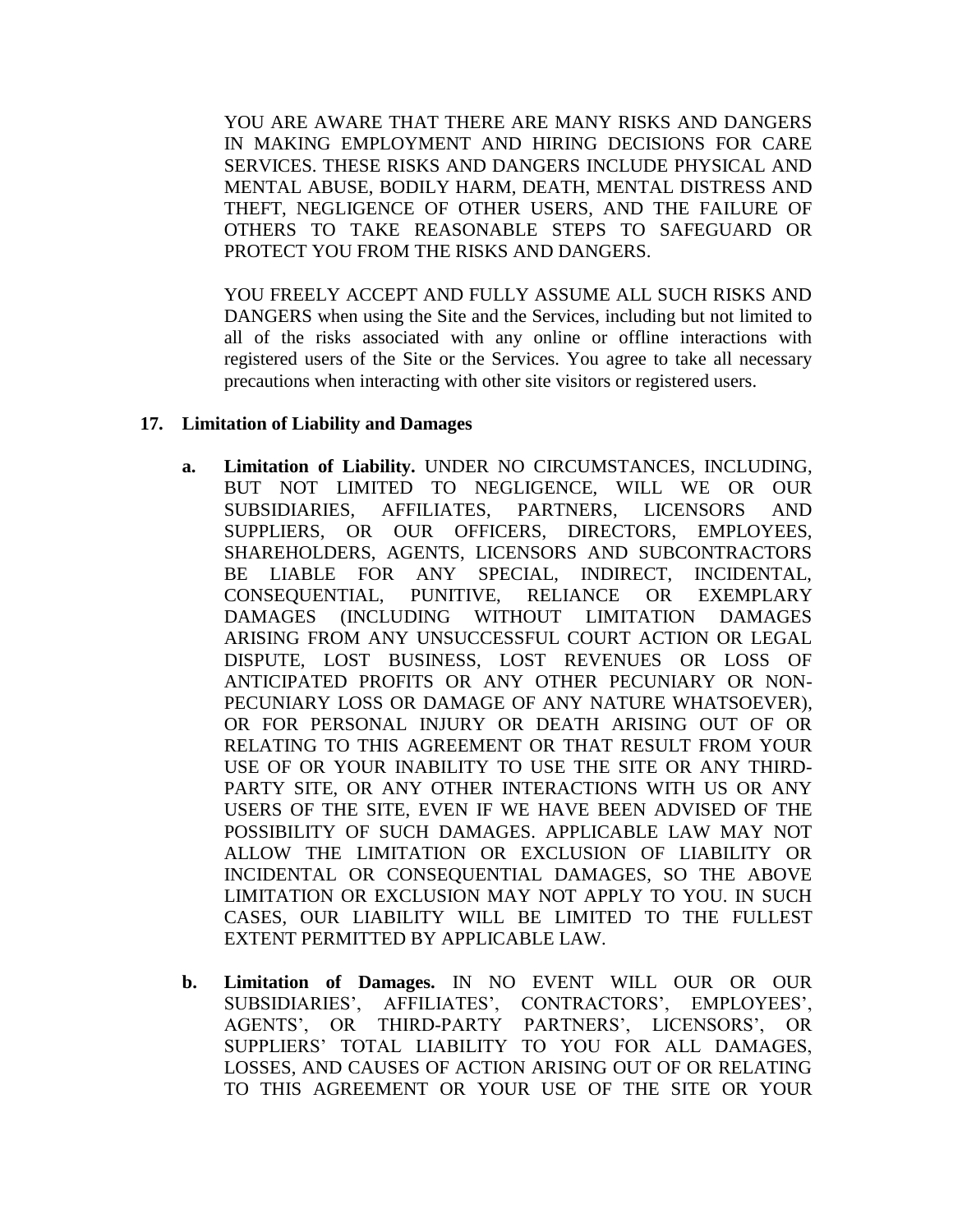INTERACTION WITH OTHER USERS (WHETHER IN CONTRACT, TORT INCLUDING NEGLIGENCE, WARRANTY, OR OTHERWISE), EXCEED THE LESSER OF THE AMOUNT PAID BY YOU, IF ANY, FOR ACCESSING THE SITE DURING THE TWELVE MONTHS IMMEDIATELY PRECEDING THE DATE OF CLAIM AND FIFTY DOLLARS.

- **c. Basis of the Bargain.** YOU ACKNOWLEDGE AND AGREE THAT WE HAVE OFFERED OUR PRODUCTS AND SERVICES, SET OUR PRICES, AND ENTERED INTO THIS AGREEMENT IN RELIANCE UPON THE WARRANTY DISCLAIMERS AND THE LIMITATIONS OF LIABILITY SET FORTH HEREIN, THAT THE WARRANTY DISCLAIMERS AND THE LIMITATIONS OF LIABILITY SET FORTH HEREIN REFLECT A REASONABLE AND FAIR ALLOCATION OF RISK BETWEEN YOU AND US, AND THAT THE WARRANTY DISCLAIMERS AND THE LIMITATIONS OF LIABILITY SET FORTH HEREIN FORM AN ESSENTIAL BASIS OF THE BARGAIN BETWEEN YOU AND US.
- **d. Time Limit**. YOU AGREE THAT ANY CLAIM ARISING FROM OR RELATED TO THE SITE MUST BE BROUGHT BY YOU WITHIN ONE YEAR FROM THE DATE WHEN THE CLAIM FIRST COULD BE FILED OR SUCH CLAIM IS PERMANENTLY BARRED.

#### **18. Miscellaneous.**

- **a. Notice.** You agree to receive electronic communications from us addressed to the e-mail address associated with your account. You acknowledge and agree that any communication via e-mail or by postings on the Site satisfies any legal requirement that such communications be made in writing.
- **b. Waiver.** Our failure to exercise or enforce any right or provision of this Agreement will not constitute a waiver of such right or provision. Any waiver of any provision of this Agreement will be effective only if in writing and signed by us.
- **c. Governing Law.** You agree that this Agreement shall be governed by the substantive laws of the province of Ontario and the laws of Canada applicable therein, without respect to its conflict of laws principles. You agree, in the event of any claim or dispute between you and us that arises in whole or in part from the Site or this Agreement, to attorn to the non-exclusive jurisdiction of the courts of the province of Ontario.
- **d. Severability**. If any provision of this Agreement is held to be unlawful, void, or for any reason unenforceable, then that provision will be limited or eliminated from this Agreement to the minimum extent necessary and will not affect the validity and enforceability of any remaining provisions.